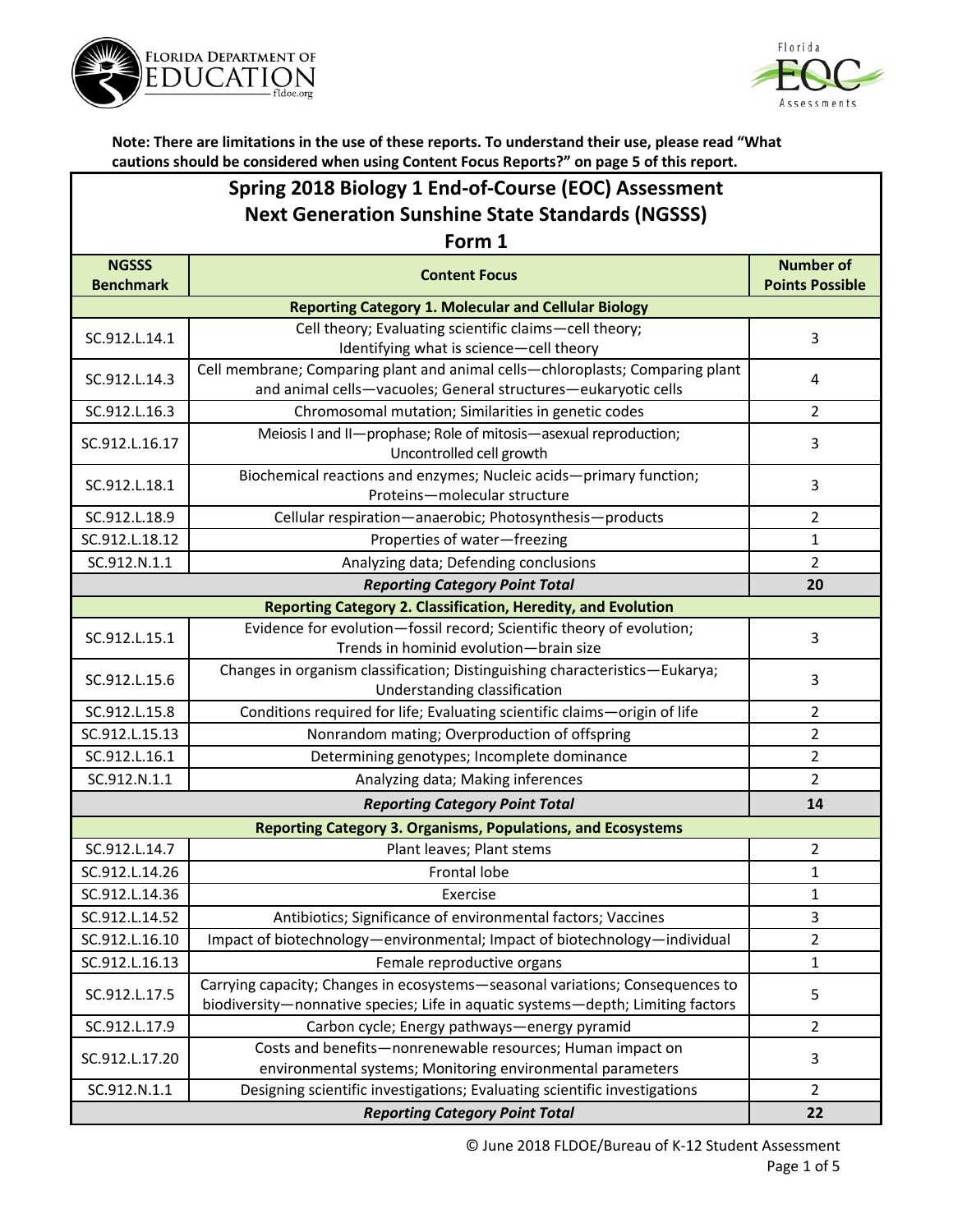



|                                                         | cautions should be considered when using Content Focus Reports?" on page 5 of this report. |                         |  |  |  |
|---------------------------------------------------------|--------------------------------------------------------------------------------------------|-------------------------|--|--|--|
| Spring 2018 Biology 1 End-of-Course (EOC) Assessment    |                                                                                            |                         |  |  |  |
| <b>Next Generation Sunshine State Standards (NGSSS)</b> |                                                                                            |                         |  |  |  |
|                                                         | Form 2                                                                                     |                         |  |  |  |
| <b>NGSSS</b>                                            | <b>Content Focus</b>                                                                       | <b>Number of</b>        |  |  |  |
| <b>Benchmark</b>                                        |                                                                                            | <b>Points Possible</b>  |  |  |  |
|                                                         | <b>Reporting Category 1. Molecular and Cellular Biology</b>                                |                         |  |  |  |
| SC.912.L.14.1                                           | Cell theory; Cell theory and advances in science                                           | $\overline{2}$          |  |  |  |
| SC.912.L.14.3                                           | Cell membrane; Comparing plant and animal cells-chloroplasts;                              | 3                       |  |  |  |
|                                                         | General structures-prokaryotic cells                                                       |                         |  |  |  |
| SC.912.L.16.3                                           | Chromosomal mutation; Gene mutation; Translation                                           | 3                       |  |  |  |
| SC.912.L.16.17                                          | Comparing mitosis and meiosis; Meiosis I and II-prophase;                                  | 3                       |  |  |  |
|                                                         | Role of mitosis-asexual reproduction                                                       |                         |  |  |  |
| SC.912.L.18.1                                           | Biochemical reactions and enzymes; Nucleic acids-primary function                          | $\overline{2}$          |  |  |  |
| SC.912.L.18.9                                           | Cellular respiration-anaerobic; Photosynthesis-products                                    | 2                       |  |  |  |
| SC.912.L.18.12                                          | Properties of water-freezing                                                               | $\mathbf{1}$            |  |  |  |
| SC.912.N.1.1                                            | Analyzing data; Comparing microscopes-structures; Defending conclusions                    | $\overline{\mathbf{4}}$ |  |  |  |
|                                                         | <b>Reporting Category Point Total</b>                                                      | 20                      |  |  |  |
|                                                         | <b>Reporting Category 2. Classification, Heredity, and Evolution</b>                       |                         |  |  |  |
| SC.912.L.15.1                                           | Evidence for evolution-biogeography; Theories v. laws-evolution; Trends in                 | 3                       |  |  |  |
|                                                         | hominid evolution-jaw size                                                                 |                         |  |  |  |
| SC.912.L.15.6                                           | Distinguishing characteristics-Eukarya; Evaluating scientific claims-                      | 3                       |  |  |  |
|                                                         | classification; Understanding classification                                               |                         |  |  |  |
| SC.912.L.15.8                                           | Evaluating scientific claims-origin of life; Scientific explanations for life on Earth     | 2                       |  |  |  |
| SC.912.L.15.13                                          | Increasing genetic variation; Nonrandom mating                                             | $\overline{2}$          |  |  |  |
| SC.912.L.16.1                                           | Analyzing patterns of inheritance; Incomplete dominance                                    | $\overline{2}$          |  |  |  |
| SC.912.N.1.1                                            | Analyzing data; Evaluating scientific investigations                                       | 2                       |  |  |  |
|                                                         | <b>Reporting Category Point Total</b>                                                      | 14                      |  |  |  |
|                                                         | <b>Reporting Category 3. Organisms, Populations, and Ecosystems</b>                        |                         |  |  |  |
| SC.912.L.14.7                                           | Cones; Plant stems                                                                         | 2                       |  |  |  |
| SC.912.L.14.26                                          | Occipital lobe                                                                             | $\mathbf 1$             |  |  |  |
| SC.912.L.14.36                                          | Exercise                                                                                   | $\mathbf 1$             |  |  |  |
| SC.912.L.14.52                                          | Immune system-specific response; Significance of pathogenic agents; Vaccines               | 3                       |  |  |  |
| SC.912.L.16.10                                          | Impact of biotechnology-environmental; Impact of biotechnology-society                     | 2                       |  |  |  |
| SC.912.L.16.13                                          | Male reproductive organs                                                                   | $\mathbf 1$             |  |  |  |
| SC.912.L.17.5                                           | Carrying capacity; Changes in ecosystems-climate change; Consequences to                   | 6                       |  |  |  |
|                                                         | biodiversity-nonnative species; Life in aquatic systems-depth; Limiting factors            |                         |  |  |  |
| SC.912.L.17.9                                           | Carbon cycle; Energy pathways-food web                                                     | 2                       |  |  |  |
| SC.912.L.17.20                                          | Human impact on environmental systems; Using renewable resources                           | 2                       |  |  |  |
| SC.912.N.1.1                                            | Designing scientific investigations; Evaluating scientific investigations                  | 2                       |  |  |  |
|                                                         | 22                                                                                         |                         |  |  |  |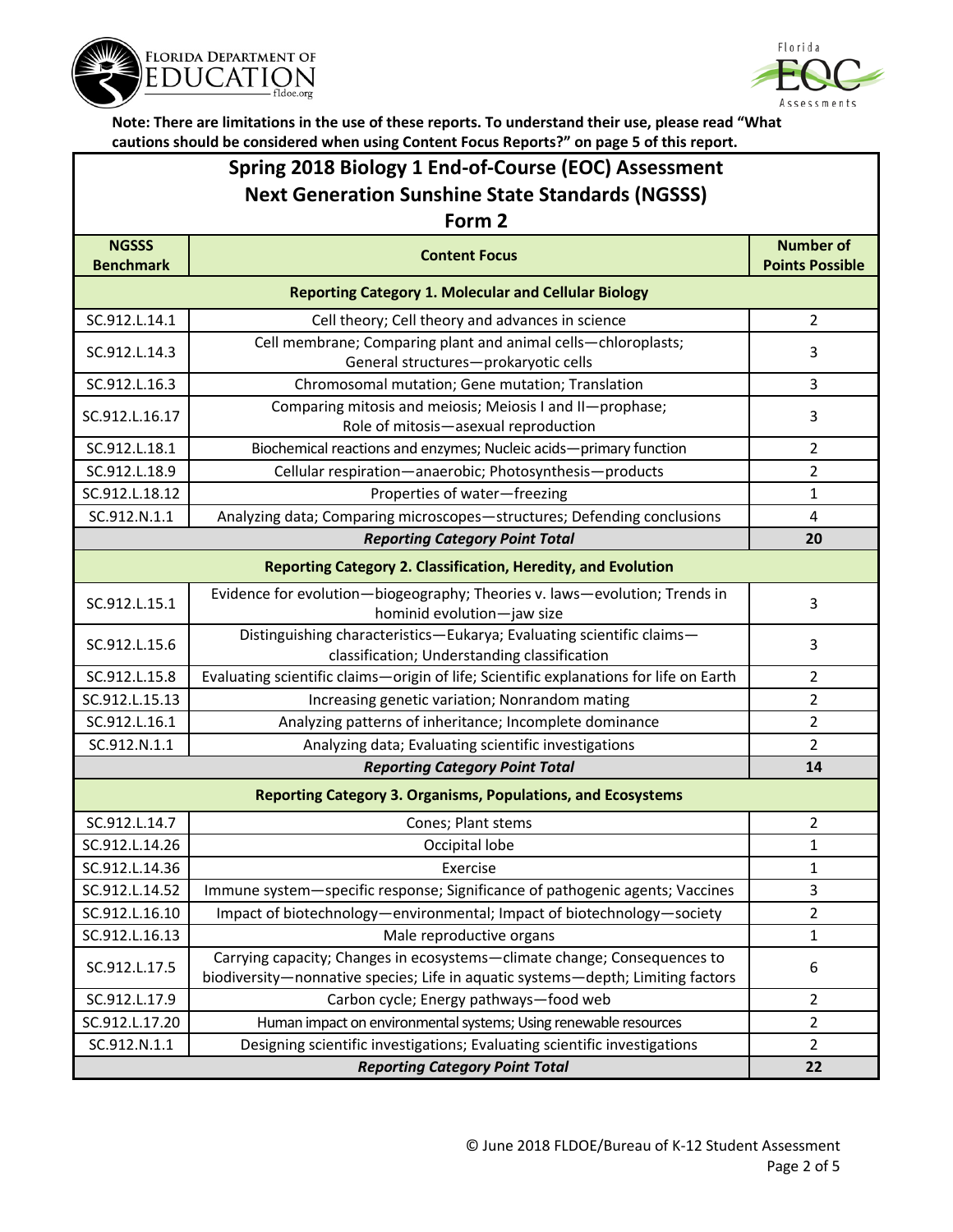



## **Spring 2018 Biology 1 End-of-Course (EOC) Assessment Next Generation Sunshine State Standards (NGSSS)**

| Form 3                                                      |                                                                                                                                                         |                                            |  |  |
|-------------------------------------------------------------|---------------------------------------------------------------------------------------------------------------------------------------------------------|--------------------------------------------|--|--|
| <b>NGSSS</b><br><b>Benchmark</b>                            | <b>Content Focus</b>                                                                                                                                    | <b>Number of</b><br><b>Points Possible</b> |  |  |
| <b>Reporting Category 1. Molecular and Cellular Biology</b> |                                                                                                                                                         |                                            |  |  |
| SC.912.L.14.1                                               | Cell theory; Cell theory and advances in science                                                                                                        | $\overline{2}$                             |  |  |
| SC.912.L.14.3                                               | Comparing plant and animal cells-chloroplasts; Comparing plant and<br>animal cells-mitochondria; General structures-eukaryotic cells                    | 3                                          |  |  |
| SC.912.L.16.3                                               | Chromosomal mutation; DNA replication; Gene mutation; Translation                                                                                       | 4                                          |  |  |
| SC.912.L.16.17                                              | Meiosis I and II-prophase; Uncontrolled cell growth                                                                                                     | 2                                          |  |  |
| SC.912.L.18.1                                               | Carbohydrates-primary function; Effect of environmental factors-enzyme<br>activity; Nucleic acids-primary function; Proteins-primary function           | 4                                          |  |  |
| SC.912.L.18.9                                               | Cellular respiration-anaerobic; Photosynthesis                                                                                                          | $\overline{2}$                             |  |  |
| SC.912.L.18.12                                              | Properties of water-freezing                                                                                                                            | 1                                          |  |  |
| SC.912.N.1.1                                                | Defending conclusions; Evaluating scientific investigations                                                                                             | $\overline{2}$                             |  |  |
|                                                             | <b>Reporting Category Point Total</b>                                                                                                                   | 20                                         |  |  |
|                                                             | <b>Reporting Category 2. Classification, Heredity, and Evolution</b>                                                                                    |                                            |  |  |
| SC.912.L.15.1                                               | Evidence for evolution-comparative anatomy; Evidence for evolution-<br>observable changes; Trends in hominid evolution-language                         | 3                                          |  |  |
| SC.912.L.15.6                                               | Distinguishing characteristics-Eukarya; Understanding classification                                                                                    | $\overline{2}$                             |  |  |
| SC.912.L.15.8                                               | Evaluating scientific claims-origin of life; Scientific explanations for life on Earth                                                                  | $\overline{2}$                             |  |  |
| SC.912.L.15.13                                              | Nonrandom mating; Overproduction of offspring                                                                                                           | $\overline{2}$                             |  |  |
| SC.912.L.16.1                                               | Analyzing patterns of inheritance; Incomplete dominance                                                                                                 | $\overline{2}$                             |  |  |
| SC.912.N.1.1                                                | Analyzing data; Evaluating scientific investigations                                                                                                    | 3                                          |  |  |
| <b>Reporting Category Point Total</b><br>14                 |                                                                                                                                                         |                                            |  |  |
|                                                             | <b>Reporting Category 3. Organisms, Populations, and Ecosystems</b>                                                                                     |                                            |  |  |
| SC.912.L.14.7                                               | Dermal tissue; Plant stems                                                                                                                              | $\overline{2}$                             |  |  |
| SC.912.L.14.26                                              | <b>Frontal lobe</b>                                                                                                                                     | 1                                          |  |  |
| SC.912.L.14.36                                              | Exercise                                                                                                                                                | 1                                          |  |  |
| SC.912.L.14.52                                              | Immune system-specific response; Significance of genetic factors; Vaccines                                                                              | 3                                          |  |  |
| SC.912.L.16.10                                              | Impact of biotechnology-environmental; Impact of biotechnology-society                                                                                  | $\overline{2}$                             |  |  |
| SC.912.L.16.13                                              | Female reproductive organs                                                                                                                              | 1                                          |  |  |
| SC.912.L.17.5                                               | Carrying capacity; Changes in ecosystems-succession; Consequences to<br>biodiversity-nonnative species; Life in aquatic systems-depth; Limiting factors | 5                                          |  |  |
| SC.912.L.17.9                                               | Carbon cycle; Energy pathways-energy pyramid                                                                                                            | $\overline{2}$                             |  |  |
| SC.912.L.17.20                                              | Human impact on environmental systems; Monitoring environmental parameters;<br>Using nonrenewable resources                                             | 3                                          |  |  |
| SC.912.N.1.1                                                | Analyzing data; Designing scientific investigations                                                                                                     | $\overline{2}$                             |  |  |
|                                                             | 22                                                                                                                                                      |                                            |  |  |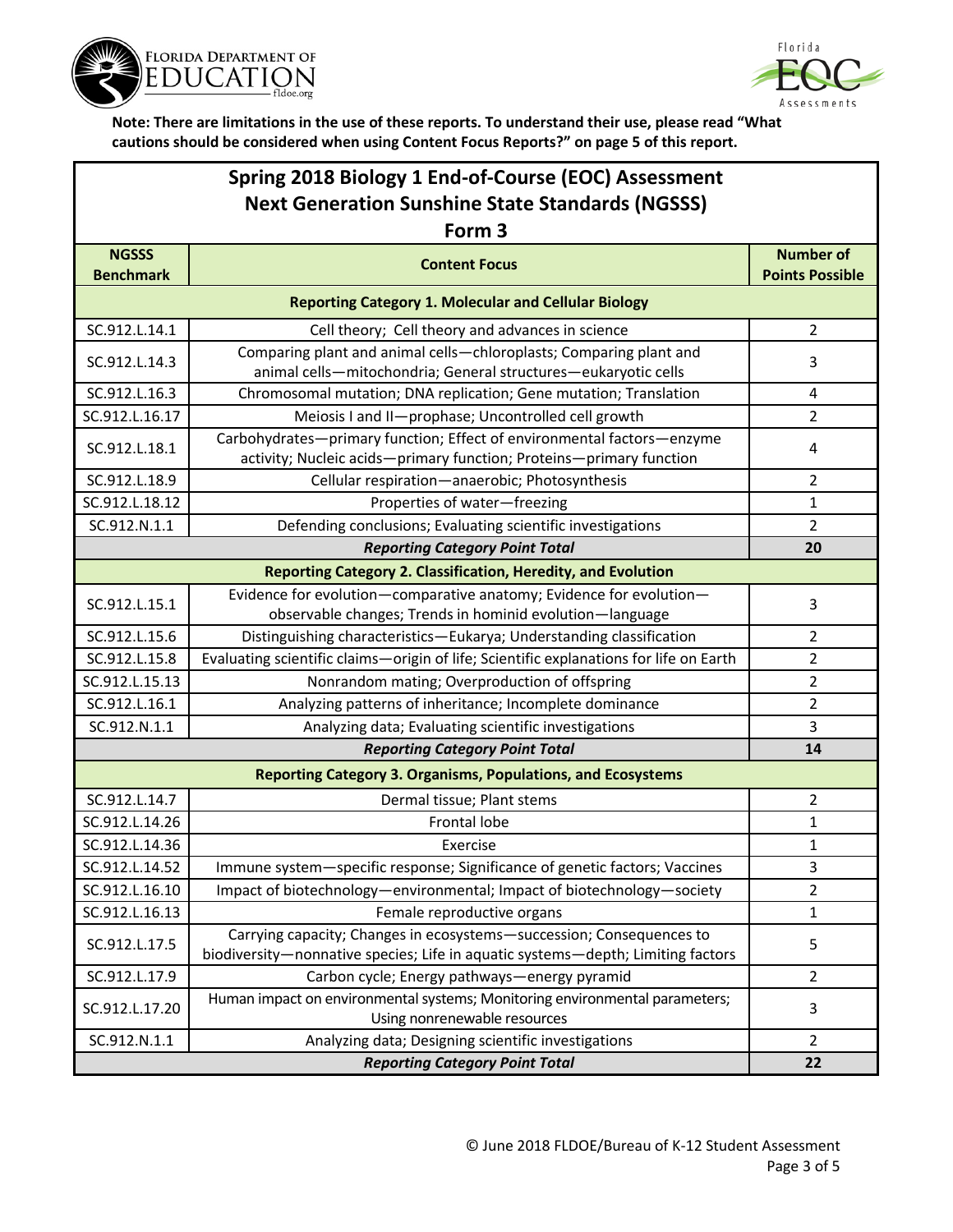



| Spring 2018 Biology 1 End-of-Course (EOC) Assessment    |                                                                                                                                                                                |                                            |  |  |
|---------------------------------------------------------|--------------------------------------------------------------------------------------------------------------------------------------------------------------------------------|--------------------------------------------|--|--|
| <b>Next Generation Sunshine State Standards (NGSSS)</b> |                                                                                                                                                                                |                                            |  |  |
| Form 4                                                  |                                                                                                                                                                                |                                            |  |  |
| <b>NGSSS</b><br><b>Benchmark</b>                        | <b>Content Focus</b>                                                                                                                                                           | <b>Number of</b><br><b>Points Possible</b> |  |  |
|                                                         | <b>Reporting Category 1. Molecular and Cellular Biology</b>                                                                                                                    |                                            |  |  |
| SC.912.L.14.1                                           | Cell theory; Cell theory and advances in science                                                                                                                               | $\overline{2}$                             |  |  |
| SC.912.L.14.3                                           | Cell wall; Comparing plant and animal cells-chloroplasts;<br>Comparing plant and animal cells-common structures                                                                | 3                                          |  |  |
| SC.912.L.16.3                                           | Chromosomal mutation; Transcription                                                                                                                                            | $\overline{2}$                             |  |  |
| SC.912.L.16.17                                          | Cell cycle-M phase; Meiosis I and II-prophase; Role of mitosis-asexual reproduction                                                                                            | 3                                          |  |  |
| SC.912.L.18.1                                           | Effect of environmental factors-enzyme activity; Nucleic acids-primary function;<br>Proteins-molecular structure                                                               | 3                                          |  |  |
| SC.912.L.18.9                                           | Cellular respiration-anaerobic; Photosynthesis & cellular respiration relationship                                                                                             | $\overline{2}$                             |  |  |
| SC.912.L.18.12                                          | Properties of water-freezing; Properties of water-moderating temperature                                                                                                       | 2                                          |  |  |
| SC.912.N.1.1                                            | Analyzing data; Defending conclusions; Evaluating scientific investigations                                                                                                    | $\overline{3}$                             |  |  |
|                                                         | <b>Reporting Category Point Total</b>                                                                                                                                          | 20                                         |  |  |
|                                                         | <b>Reporting Category 2. Classification, Heredity, and Evolution</b>                                                                                                           |                                            |  |  |
| SC.912.L.15.1                                           | Evidence for evolution-comparative embryology;<br>Evidence for evolution-fossil record                                                                                         | $\overline{2}$                             |  |  |
| SC.912.L.15.6                                           | Changes in organism classification; Distinguishing characteristics-Eukarya;<br>Understanding classification                                                                    | 3                                          |  |  |
| SC.912.L.15.8                                           | Evaluating scientific claims-origin of life; Identifying what is science-origin of life                                                                                        | 2                                          |  |  |
| SC.912.L.15.13                                          | Increasing genetic variation; Inherited variations; Nonrandom mating                                                                                                           | 3                                          |  |  |
| SC.912.L.16.1                                           | Codominance; Incomplete dominance                                                                                                                                              | 2                                          |  |  |
| SC.912.N.1.1                                            | Analyzing data; Evaluating scientific investigations                                                                                                                           | 2                                          |  |  |
|                                                         | <b>Reporting Category Point Total</b>                                                                                                                                          | 14                                         |  |  |
|                                                         | <b>Reporting Category 3. Organisms, Populations, and Ecosystems</b>                                                                                                            |                                            |  |  |
| SC.912.L.14.7                                           | Plant stems; Plant structures-reproduction                                                                                                                                     | $\overline{2}$                             |  |  |
| SC.912.L.14.26                                          | Frontal lobe                                                                                                                                                                   | 1                                          |  |  |
| SC.912.L.14.36                                          | Exercise                                                                                                                                                                       | $\mathbf 1$                                |  |  |
| SC.912.L.14.52                                          | Immune system-nonspecific response; Vaccines                                                                                                                                   | $\overline{2}$                             |  |  |
| SC.912.L.16.10                                          | Impact of biotechnology-environmental; Impact of biotechnology-society                                                                                                         | $\overline{2}$                             |  |  |
| SC.912.L.16.13                                          | Human development fertilization to birth                                                                                                                                       | $\mathbf{1}$                               |  |  |
| SC.912.L.17.5                                           | Changes in ecosystems-climate change; Consequences to biodiversity-<br>nonnative species; Life in aquatic systems-depth;<br>Life in aquatic systems-salinity; Limiting factors | 7                                          |  |  |
| SC.912.L.17.9                                           | Carbon cycle; Energy pathways-food web                                                                                                                                         | $\overline{2}$                             |  |  |
| SC.912.L.17.20                                          | Costs and benefits-renewable resources; Human impact on environmental systems                                                                                                  | $\overline{2}$                             |  |  |
| SC.912.N.1.1                                            | Defending conclusions; Designing scientific investigations                                                                                                                     | $\overline{2}$                             |  |  |
|                                                         | 22                                                                                                                                                                             |                                            |  |  |